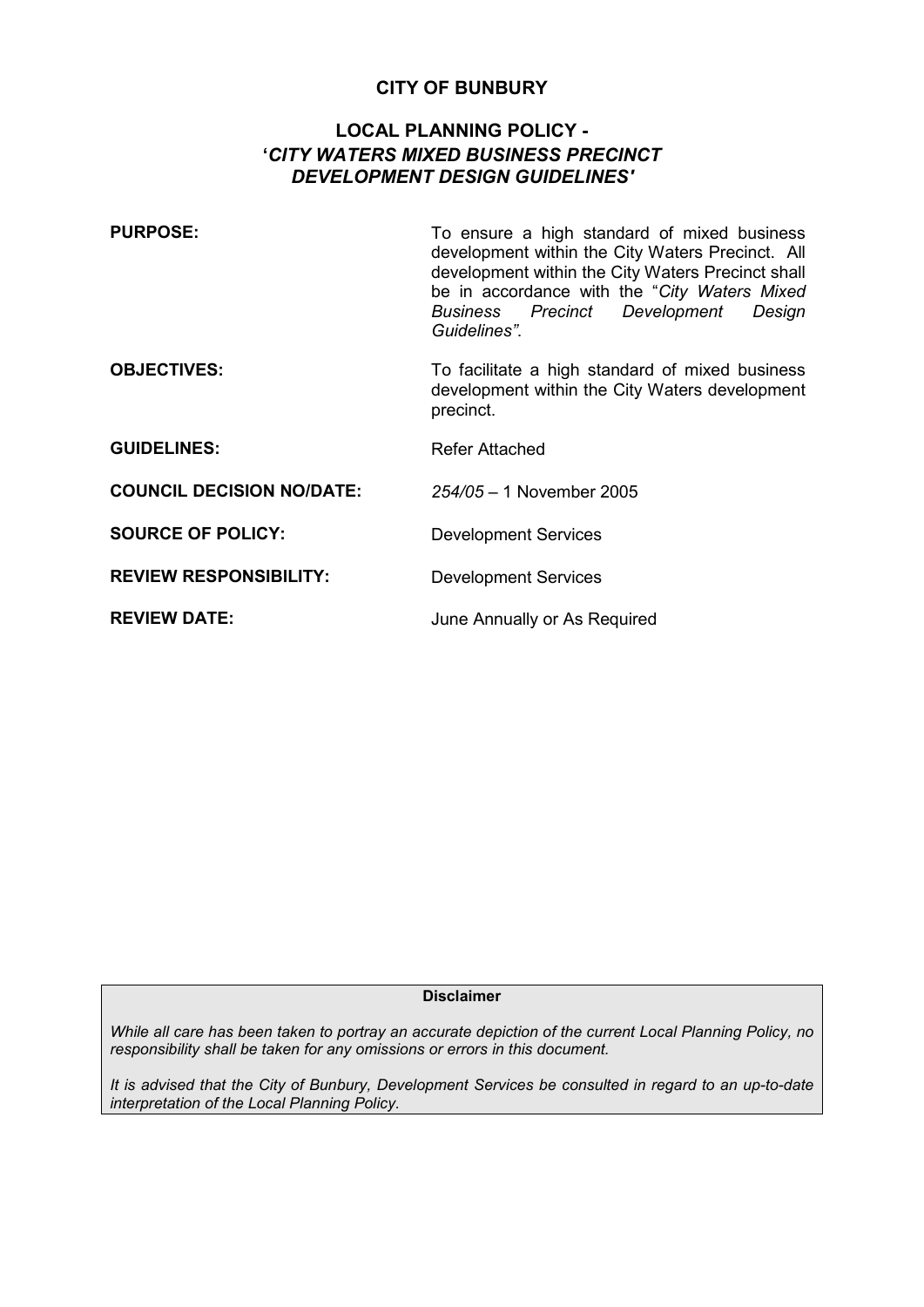

# **1.0 INTRODUCTION**

These guidelines set out the desired approach to factors that may influence the development of the City Waters Mixed Business Precinct.

 These Design Guidelines shall apply to the whole of the land as described on the attached "City Waters Mixed Business Precinct Plan" numbered 02197P-07.

#### **1.1 Purpose of the Design Guidelines**

- To provide the community and the Council with comprehensive design guidelines to ensure that a high standard development occurs.
- To promote a coordinated approach to streetscape, built form, landscaping, building orientation and pedestrian and vehicular access to ensure a strong relationship between proposed development and the existing built and natural environment.

#### **1.2 Statutory Requirements**

 Council shall consider all land use and development proposals in the City Waters Mixed Business Precinct in accordance with Figure 1 – City Waters Mixed Business Precinct Plan and the 'Special Use' zone provisions of Council's Town Planning Scheme No. 7.

## **1.3 Application of Guidelines**

- These guidelines apply to the area detailed in Figure 1-City Waters Mixed Business Precinct Plan that forms part of this policy.
- These guidelines prescribe specific design guidelines for the Mixed Business Area.
- The guidelines prescribe the standards and recommendations that will ensure appropriate development occurs that meets community needs and integrates with the built and natural environment that adjoins the site.
- The guidelines will be given full regard by the Council in any development application. To depart from these guidelines will require comprehensive justification.
- All development or change in use within the precinct will require the development approval of the Council.
- These guidelines are to be read in conjunction with the City Waters Mixed Business Precinct Plan and the relevant Scheme provisions and policies related to the site.

### **1.4 Detailed Objectives**

- To promote a coordinated approach to streetscape, built form, landscaping themes, and building orientation to ensure compatibility and synergy between the proposed uses.
- To promote a high standard of development reflecting the visual prominence of the site.
- To ensure highest and best use of land.
- To ensure consistent and high quality development standards.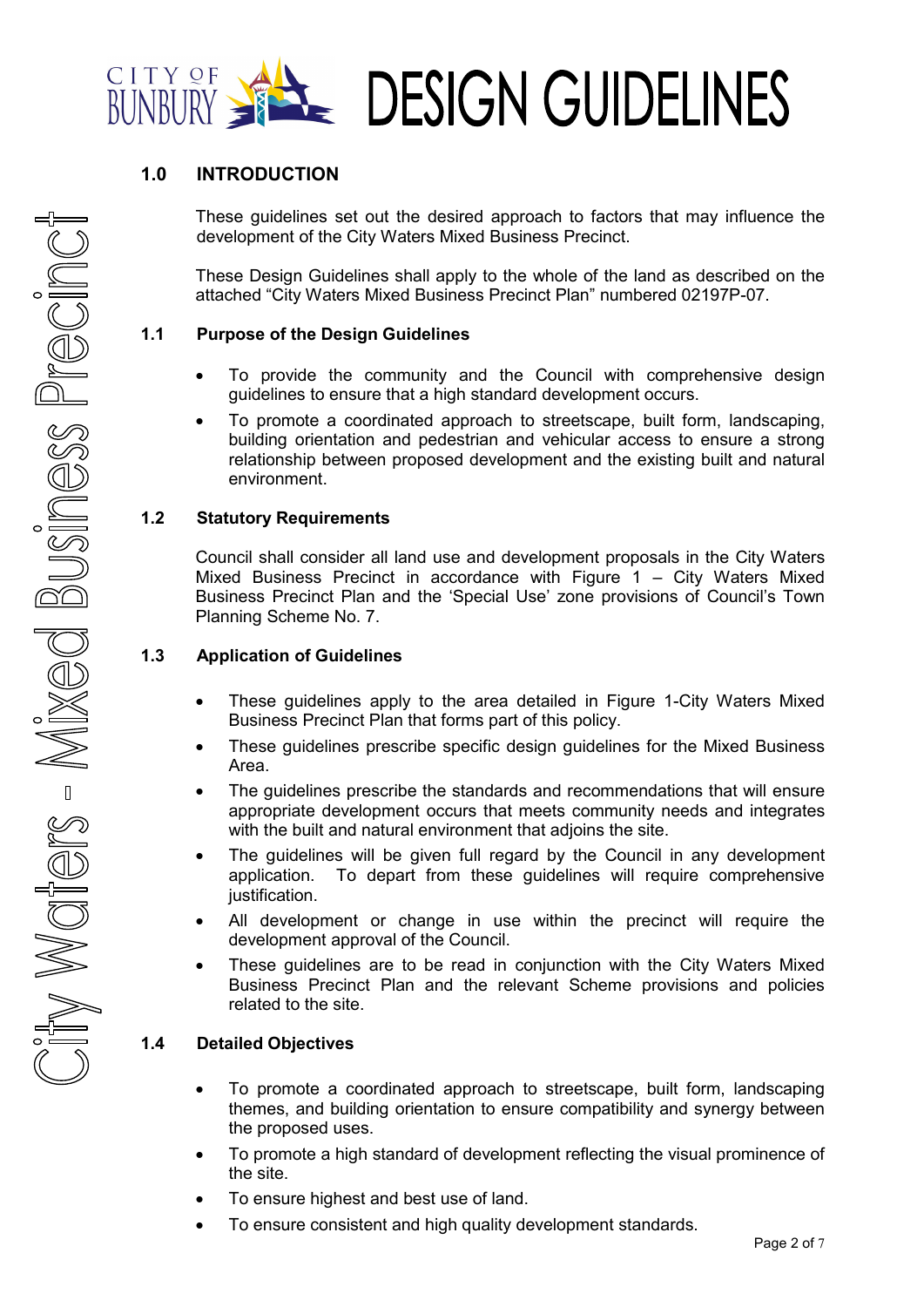

### **2.0 SPECIFIC PRECINCT AREA REQUIREMENTS**

### **2.1 Mixed Business Area**

#### **2.1.1 Application of Guidelines**

These guidelines apply to lots within the Mixed Business Area as delineated in Figure 1 – City Waters Mixed Business Precinct Plan.

#### **2.1.2 Landuse**

Council shall consider all land use and development proposals in the City Waters Mixed Business Precinct in accordance with Figure 1 – City Waters Mixed Business Precinct Plan and the 'Special Use' zone provisions of Council's Town Planning Scheme No. 7.

The following uses are not permitted unless Council gives its approval in writing under the provisions of clause 5.9.11 Part 9 and clause 10.2 of the Scheme:

- Consulting Rooms
- Recreational Facilities
- **Medical Centre**
- Motel
- Museum
- **Art Gallery**
- Club
- Educational Establishment
- Library
- Public Assembly
- Car Park
- Civic Building
- Commercial Hall
- Offices
- Licensed Restaurant
- **Hospital**
- Public utility
- Showroom / Warehouse

Due to the sites proximity to the Aqwest Water Treatment facility, Council is unlikely to support Residential development within the subject precinct area.

#### **2.1.3 Plot Ratio and Site Coverage**

• The maximum plot ratio shall be 1.5 and the site coverage shall not exceed 70%.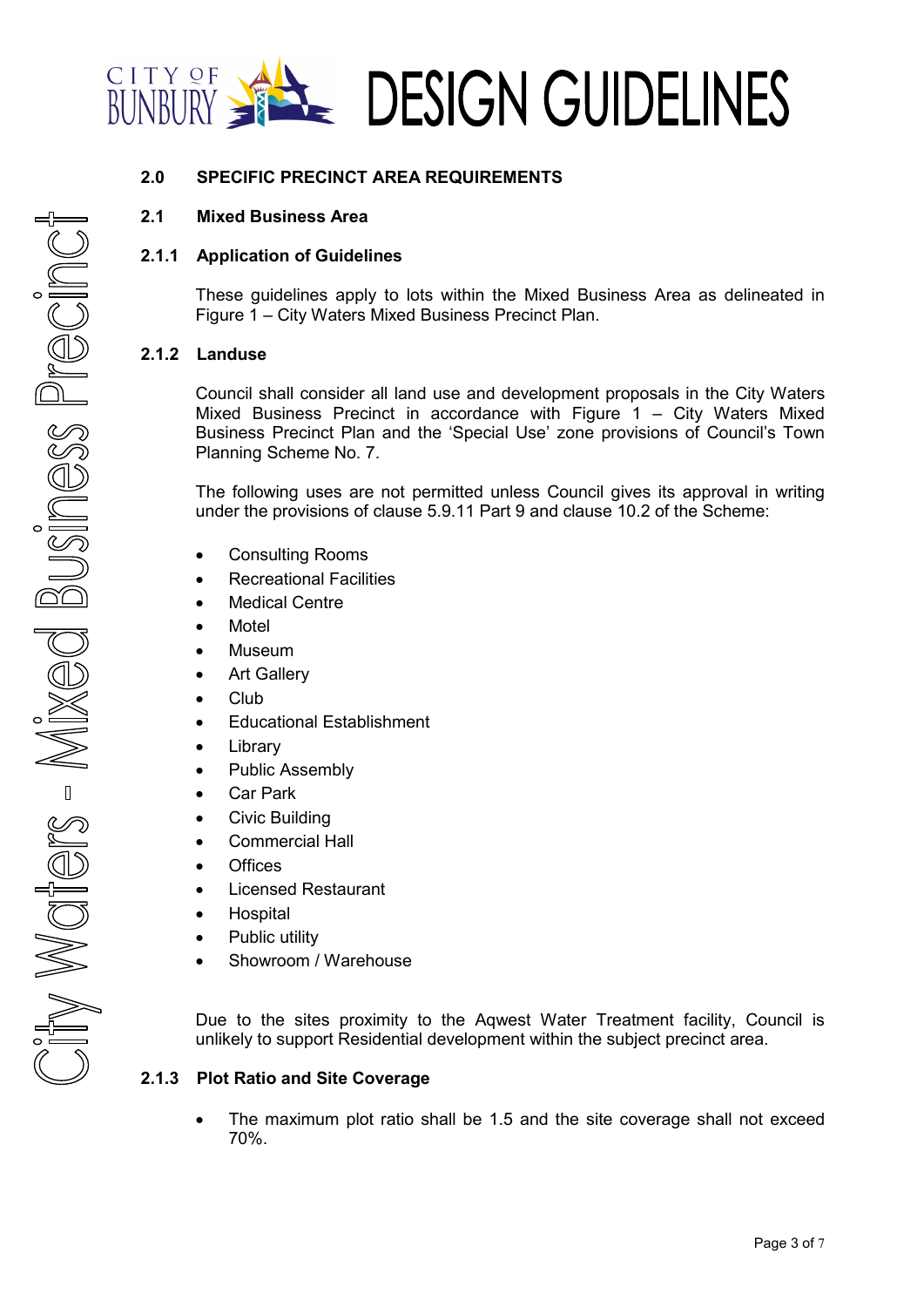

### **2.1.4 Minimum Floor Area**

• The minimum net lettable area of each individual premises (excluding 'Office' development) is to be 200m².

#### **2.1.5 Setbacks**

- The minimum front setback to Plaza Street shall be 7.5 metres to provide for landscaping and public space to integrate with the adjoining residential development.
- A densely planted landscaping strip, with a minimum width of 2 metres, is to be provided within the 7.5m front setback area to soften the visual impact of proposed car parking areas.
- Development will be permitted up to the rear (southern) boundary of the lots. Only blank walls will be permitted within 7.5m of the rear boundary of the lots.
- A minimum 1.5m setback shall be provided on the very eastern boundary (as depicted on the precinct plan) due to the location of a 1.5m wide drainage easement.
- The minimum setback to the western boundary which adjoins the existing residential development shall be 6 metres. This is to provide a clear separation between the existing residential land use and the mixed business associated land use.
- A nil setback will be encouraged to all other boundaries.

### **2.1.6 Building Height and Levels**

• A maximum building height of two storeys (6 metres above the natural ground level to the gutter with a maximum height including rooves being 9 metres above the natural ground level) shall be permitted. Building height is to be measured from the natural ground level immediately below the relevant point on the wall of roof. Natural level may be taken as those levels resulting from development carried out as part of an approved subdivision, or as a result of pre-existing development.

### **2.1.7 Fencing/Walls**

- As a condition of subdivision a solid brick or masonry wall shall be constructed adjacent to the boundary of the adjoining Lot which contains the Aqwest Water Treatment Plant. The height of the wall shall be 2m. This wall shall act also as the rear fence of the subject lots.
- All fencing shall compliment/improve the amenity of the precinct and contribute positively to the streetscape.
- Only masonry, timber or decorative metal fencing of an open style is permissible along the front Plaza Street boundary.
- Fencing forward of the Plaza Street front setback line will be permitted, but only in a masonry/brick/render or wrought iron finish and matching the building. Solid fencing higher than 1200mm is not permitted forward of the Plaza Street front setback line.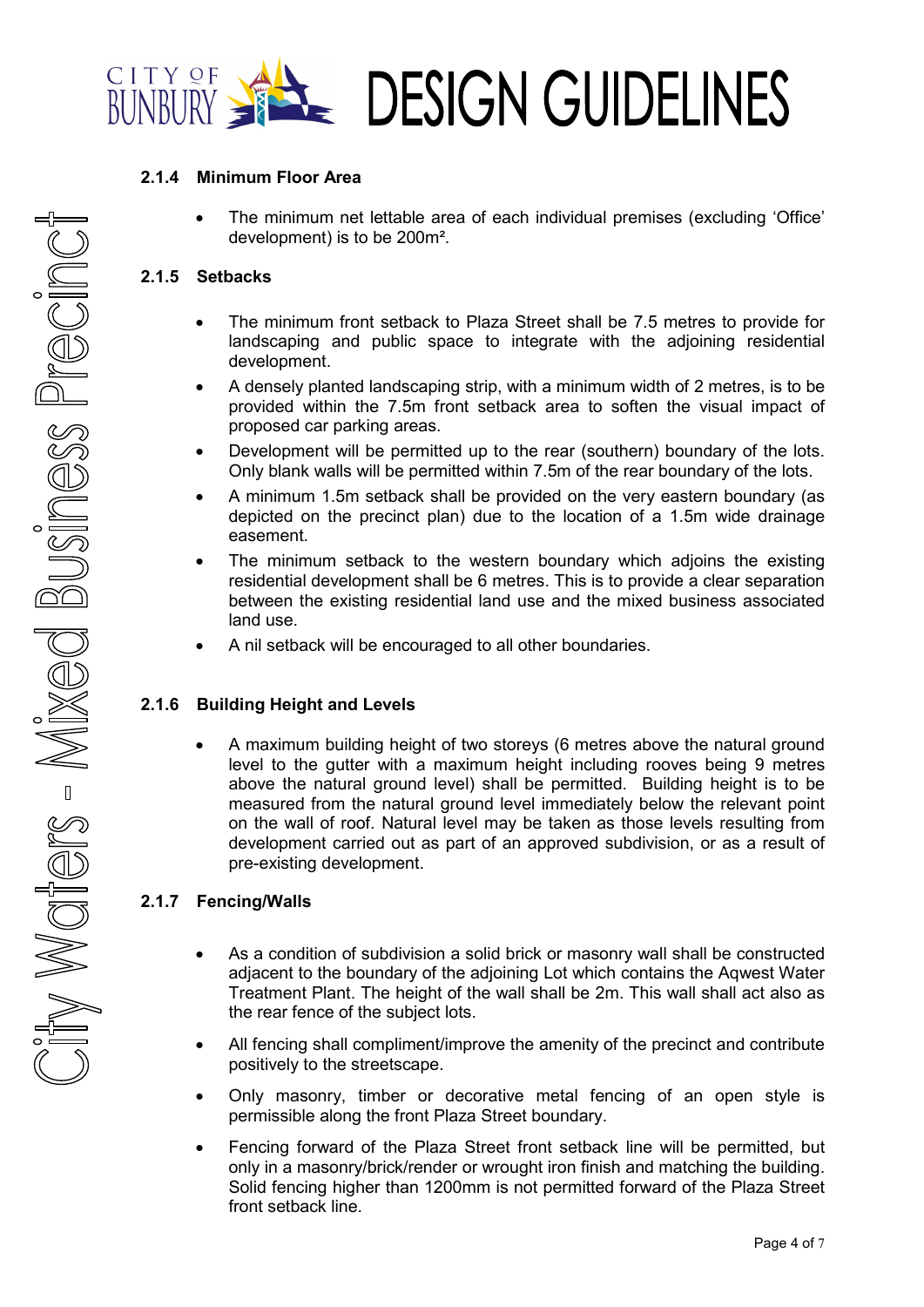

- The maximum height of fencing on the front boundary shall be 1500 mm with the solid portion of fencing, apart from piers, being restricted to a maximum height of 600 mm and the remainder of the fence being visually permeable.
- All other side boundary fencing shall be constructed from any of the following materials and shall be restricted to a maximum height of 2000mm:
	- PVC coated Ringlock/Cyclone fencing
	- Timber
	- **Colorbond**
	- Open Pool Style Fencing
	- Masonry/ Brick/Render
- Any applications received by the City of Bunbury involving parapet walls shall be referred to the applicable adjoining neighbour for comment.

#### **2.1.8 Car Parking Provisions**

- Preference will be given to a coordinated and shared car parking facilities and access ways to maximize traffic permeability and minimise the number of crossovers to service individual lot car parking areas.
- Where access is required to a rear car parking area the minimum accessway width shall be 6 metres for two way traffic and 4 metres where one way traffic is proposed.

#### **2.1.9 Loading and Service Areas**

- The design of loading and service areas must ensure that adequate provision is made wholly within the site for the loading and unloading of vehicles associated with the use of the land, unless otherwise specified. The bays should be easily accessible but screened from public areas.
- Adequate space for the parking, loading and unloading of trade vehicles is to be provided on-site, unless otherwise specified. A loading bay shall have minimum dimensions of 7.5m x 3.5m and a minimum height clearance of 4m and adequate access shall be provided.
- Screening of loading docks and service areas is to be carried out by the use of concrete, stone, brick or masonry walls, and landscaping or an approved combination of materials.

### **2.1.10 Lighting and Noise Suppression**

• Any lighting of the sight shall be provided so as to not spill into existing residential areas or any residential development that occurs within the adjoining Tuart Street Precinct.

### **2.1.11 Signage**

- All signs, with respect to their scale, location, design and content require the approval of the City of Bunbury.
- Signs attached to buildings are to be aligned with and relate to the architecture of the building and not obscure architectural features.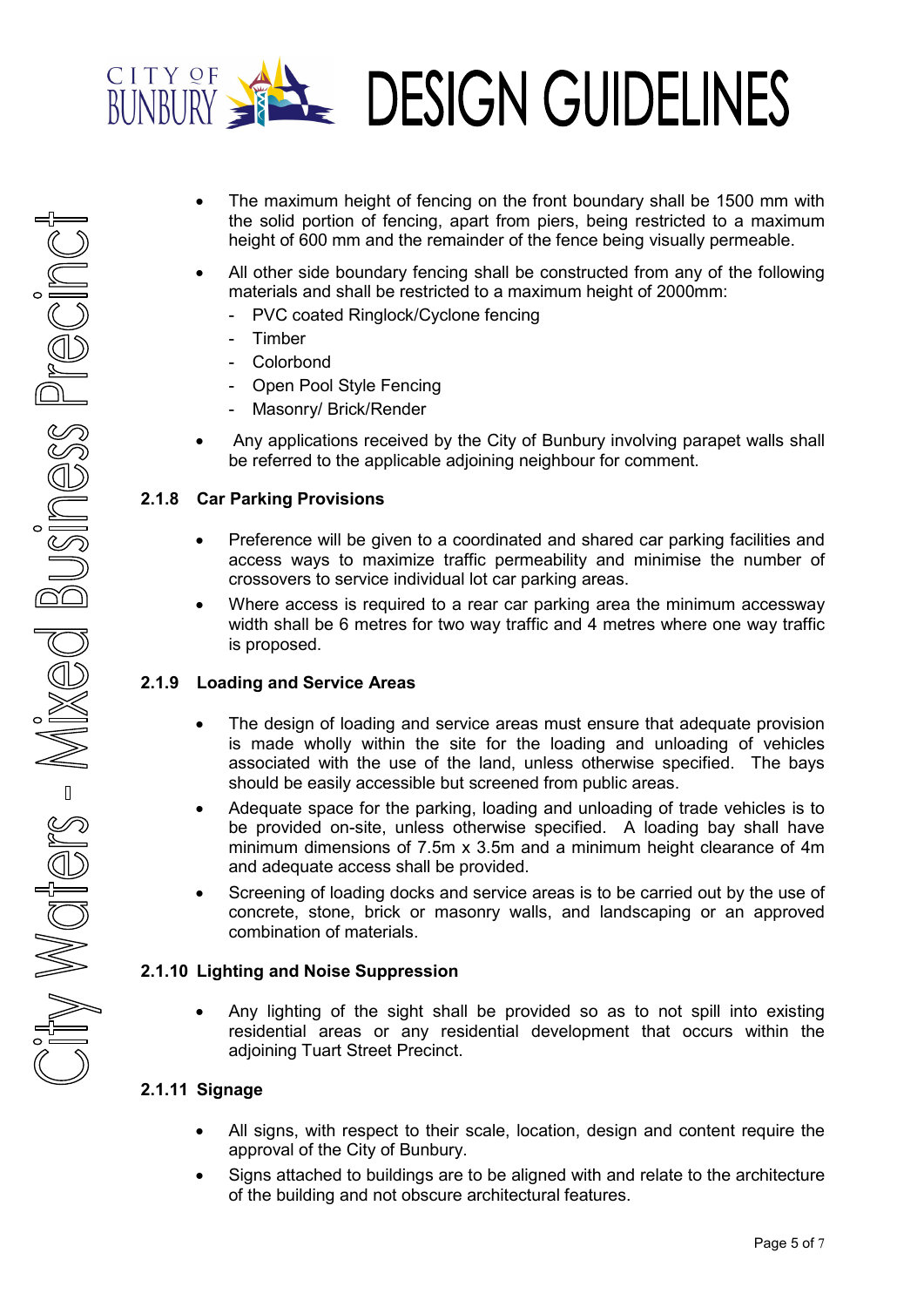

- In buildings with numerous tenants, consolidated, shared signage is required.
- Pylon signs are not permitted unless they specifically relate to the architecture of the building.

## **2.1.12 Safety and Security**

- Parking areas and accessways should be well lit, maintained free from landscaping and the accumulation of objects (i.e. bins), which would facilitate concealment.
- Walkways, footpaths, external stairs, and building recesses should be designed and located such that they are visible from the street or public spaces, contain no blind corners and are well lit at all times.
- Trees in public areas shall be tall branching to maintain clear pedestrian and vehicular sightlines.
- Where proposed, security grills and grates are to be designed as an integral part of the architecture.
- Parking areas and accessways should be well lit, maintained free from bushy/screening landscaping and the accumulation of objects (i.e. bins), which would facilitate concealment.

### **2.1.13 Outbuildings and Other Structures**

- All ancillary structures at the front of buildings such as signage, plant rooms, service areas, garages, collection areas and bin enclosures are to be an integral part of the building design.
- Building design shall ensure that all plant and equipment is not visible from a public space. Screening devices, including use of the roof form shall be designed as an integral part of the design theme of the building.
- Under no circumstances will storage of any goods, materials or the like be permitted on driveways, car parking areas, landscaped areas or public space.
- All service fittings, fixtures and rubbish bin storage are to be screened from public view.
- All piped and wired services, air conditioners and hot water storage units are to be concealed from the street and public view.

### **2.1.14 Architectural Form and Building Appearance**

- The appearance of built form from public streets and adjoining sites is to be attractive and visually compatible with the identified character of the area.
- Sensitive building design to ensure the building development interfaces with the residential areas.
- Buildings shall be designed to avoid overlooking into adjoining Residential areas.
- A contemporary building design is to be used throughout the precinct to create visual interest.
- Materials that convey a differentiation of character from one building to another are to be used but are to reflect an overall precinct theme.